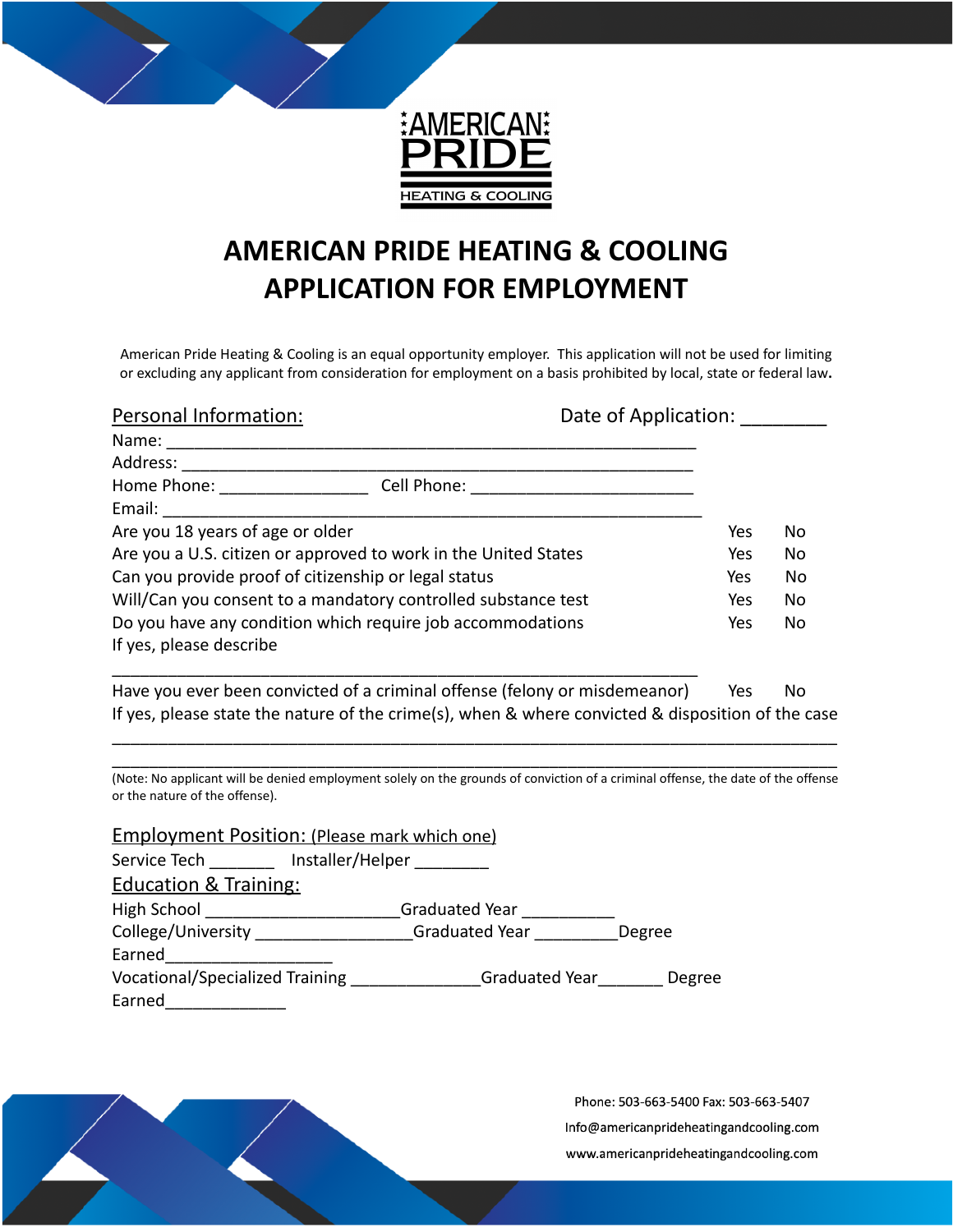

## Job Skills/Qualifications:

Please list below the skills & qualifications you possess for the position for which you are applying.

## Previous Employment:

| <b>Employer Name:</b><br>Job Title:<br><b>Supervisor Name:</b><br><b>Employer Address:</b><br>Employer Telephone:<br>Dates Employed:<br>Reason for Leaving: |  |
|-------------------------------------------------------------------------------------------------------------------------------------------------------------|--|
| <b>Employer Name:</b><br>Job Title:<br><b>Supervisor Name:</b><br><b>Employer Address:</b><br>Employer Telephone:<br>Dates Employed:<br>Reason for Leaving: |  |
| <b>Employer Name:</b><br>Job Title:<br><b>Supervisor Name:</b><br><b>Employer Address:</b>                                                                  |  |

Phone: 503-663-5400 Fax: 503-663-5407 Info@americanprideheatingandcooling.com www.americanprideheatingandcooling.com